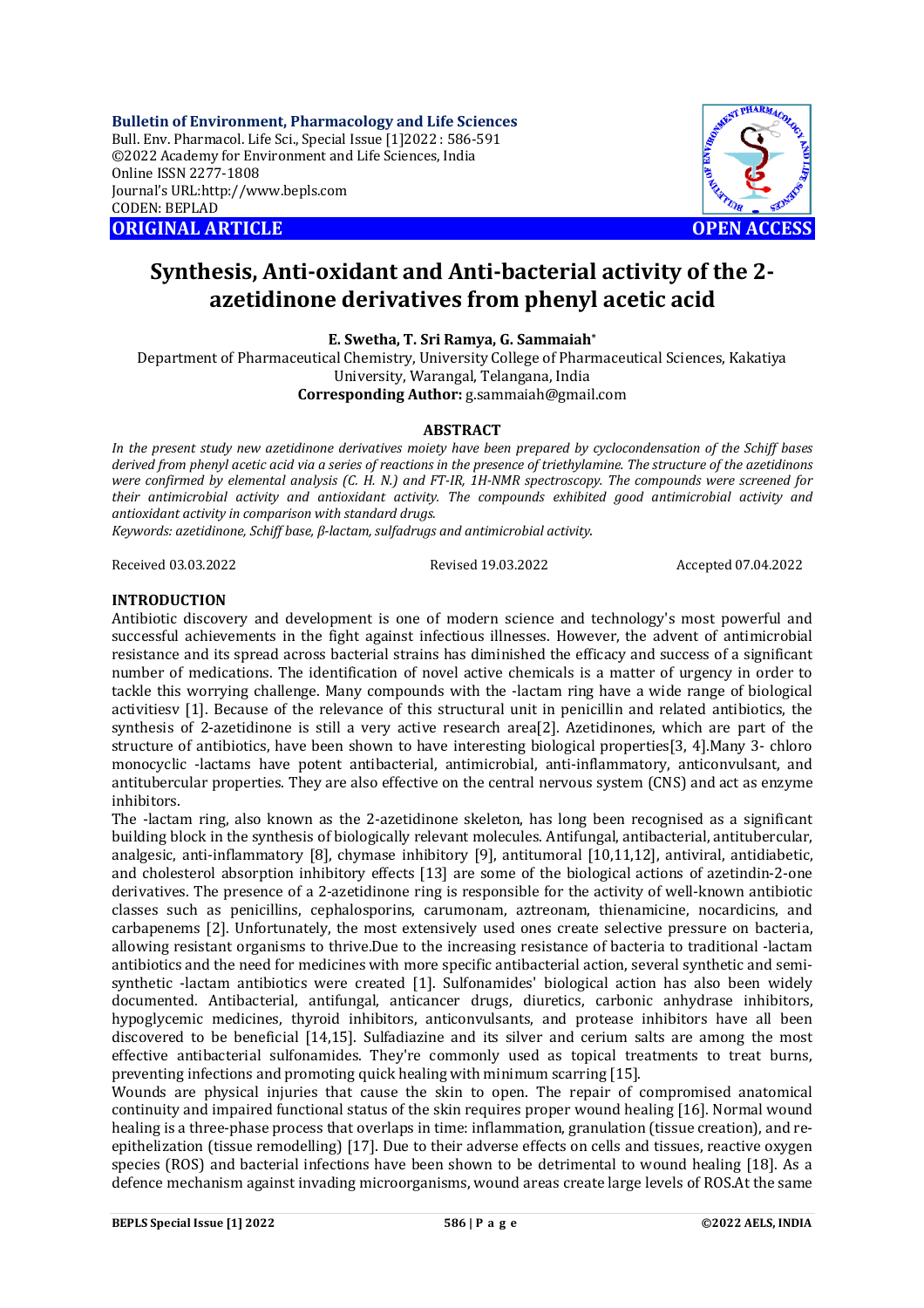time, the presence of free radicals, which can damage the cells surrounding the wound, or microbial infection can impede wound healing [19], and new research has demonstrated the positive benefits of antioxidants in the wound healing process [20,21,22].The goal of this research is to create azetidinones by cycloaddition of -chloroacetyl chloride with Schiff bases produced from phenyl acetic acid, resulting in the production of a 2-azetidinone ring (-lactam).



# $R=C_6H_4NO_2$ , $C_6H_4N(CH_3)_2$ , $C_6H_4OH$ , $C_6H_4(OCH_3)_2$ , $C_6H_5$ -CH=CH, $C_3H_6CHO$ **Scheme**

# **Synthesis of Ethyl2-phenyl acetate(II):**

A mixture of phenyl acetic acid (0.15 M) and excess of methanol (50 ml) with 1 ml of sulfuric acid was refluxed for 6hrs in round bottom flask. The reaction mixture was poured onto ice cold water and the precipitated solid was separated by filtration,dried and recrystallized from methanol to yield ethyl 2 phenyl acetate.(Yield  $80\%$ .m.p147-150 $^0$ C).

#### **Synthesis of 2-Phenyl acetohydrazide(III):**

Ethyl 2-phenyl acetate( $0.16M$ ) and excess of hydrazine hydrate ( $0.30$  M) and ethanol ( $50$  ml) was refluxed for about 12hrs and cooled. The solid was separated by filtration and recrystallized from ethanol to afford 2-phenyl acetohydrazide(Yield  $78\%$  m.p:147<sup>0</sup>C).

#### **Synthesis of hydrazones of Phenyl acetic acid(IV):**

A mixture of 2-phenylacetohydrazide (0.025 M) and required aromatic aldehydes (0.025 M) was refluxed in methanol (50 ml) in the presence of a catalytic amount of glacial acetic acid for about12 hrs. The mixture was cooled the solid was separated by filtration and recrystallized from methanol to give the corresponding hydrazones of phenylaceti acid (Yield69%m.p:143 $^{\circ}$ C).

#### **Synthesis of Azetidinones(V):**

A mixture of hydrazone of phenyl acetic acid (0.015 M) and required amount of triethylamine (0.02 M) and chloroaceticacid (0.02 M) in ethanol (50 ml) was refluxed for 12-24hrs on water bath to yield 2 azetidinone derivatives (Va-Vf). After cooling, the solution was poured on crushed ice to precipitate the product. The product was recrystallized from methanol. (Yield  $65\%, m.p:140\textdegree C$ ).

#### **Evaluation for Antibacterial Activity**:

The antibacterial activity of the azetidinone derivatives (Va-Vf) had been assayed against four different strains of bacteria by cup-plate agar diffusion method by measuring the zone of inhibition in mm.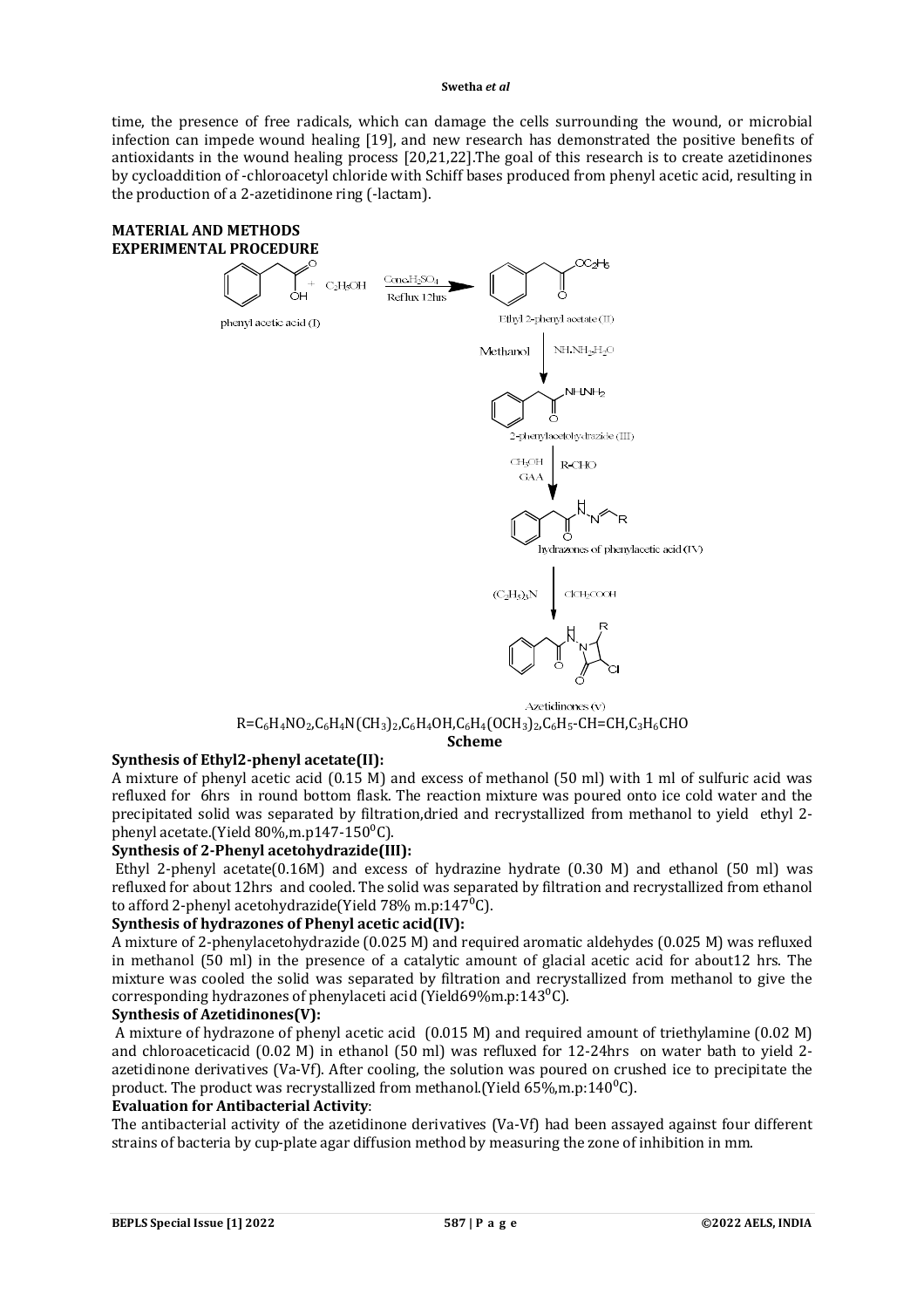# **Organisms selected:**

## **Gram –positive bacteria Gram-negative bacteria**

*Staphylococcus aureus, Escherichia coli, Bacillus cereus and Pseudomonas auruginosa* were selected.

Generally, the antibacterial activity of a compound is expressed in terms of its ability to inhibit the growth of bacteria in nutrient broth or agar media. The bacterial growth inhibition can be measured by two methods, Cup plate method and Serial dilution method

## **Bacterial Culture medium**

Nutrient broth has been used for the preparation of inoculums of the bacteria and nutrient agar is used for the evaluation of antibacterial activity.

**Procedure:** The test organisms were sub cultured using nutrient broth medium.The tubes containing sterilized medium were inoculated with respective bacterial strain. After incubation at  $37\pm1\degree$ C for 24 hrs, They were stored in refrigerator. The stock cultures were maintained. Bacterial inoculum was prepared by transferring a loopful of culture to nutrient broth in conical flask. The flask were incubated at  $37\pm$  $1<sup>0</sup>$ Cfor 48 hrs before the experimentation.

## **Test sample preparation:**

The test compounds were prepared for assay by dissolving them in DMSO in required in concentrations making 50µg/ml,100µg/ml.A reference streptomycin as Gram-positive and Gram-negative bacteria was made in same concentrations as test compounds. The nutrient agar medium was sterilized by autoclaving at  $121^\circ$ c for 15 min. The petriplates, tubes and flasks plugged with cotton were sterilized in hot air oven at  $160^{\circ}$ c for an hour. Into each sterilized petriplate, about 25ml of molten nutrient agar medium inoculated with the respective strains of bacteria was transferred, aseptically. The plates were left at room temperature to allow solidification. In each plate ,cups of 10mm diameter were made with sterile borer.Then 100µg/ml of the test solution was added to the respective cups aseptically and labeled accordingly. The plates were kept undisturbed for at least 2 hours in refrigerator to allow diffusion of the solution properly into the nutrient agar medium. After the incubation of the plates at  $37\pm1^0$  c for 24 hours, the diameter of the zone of inhibition surrounding each of the cup was measured with the help of scale and tabulated (Table-1&2).

## **ANTIOXIDANT ACTIVITY**

The synthesized Azetidinone derivatives were evaluated for antioxidant and antimicrobial activities. **Procedure**

#### **Preparation of standard solution of Ascorbic acid:**

Required amount of ascorbic acid was accurately weighed and dissolved in distilled water to prepare 1mM stock solution. Solutions of different concentrations of ascorbic acid 1nM, 3nM, 10nM, 30nM, 100nM, 1µM,3µM, 1µM, 3µM,10µM,30µM,100µM,300µMwere prepared from 1mM stock solution.

# **Preparation of DPPH solution**

0.5Mm of DPPH was prepared by dissolving 19.71 mg of DPPH in 100ml of methanol.The solution was protected from sunlight to prevent the oxidation of DPPH.

#### **Preparation of Test compounds**

Required amount of test compounds (Va,Vb,Vc,Vd,Ve,Vf) were dissolved in methanol and 1mM stock solution was prepared. Solutions of different concentrations of test compounds 1nM to 1mM were prepared.

#### **Estimation of antioxidant activity of Ascorbic acid**

0.2 ml of DPPH solution was added to 2.8 ml of ascorbic acid solution in a test tube wrapped with aluminium foil, incubated for 30 min at room temperature and its absorbance was read out at 517 nm using UV-Visible double beam spectrophotometer. The results were plotted on a graph and the  $IC_{50}$ values were determined.

#### **Estimation of antioxidant activity of Test compounds:**

The  $IC_{50}$  values of the test compounds were determined by a procedure similar to that described under ascorbic acid.

# **RESULT AND DISCUSSION**

In this study, we have synthesized a new series of Azetidinone derivatives **(Va-Vf).** Yields of all synthesized compounds were good. Azetidinones has been subject of numerous investigations. The compounds were confirmed by TLC, melting point and spectral studies such as FTIR, MS, and HNMR.

All the derivatives were subjected to antioxidant activity (DPPH method) and antibacterial activity. The synthesized derivatives Va-Vf has been evaluated for their antimicrobial activity. The results of the derivatives were compared with standard drug streptomycin. All the compounds were less active than standard.The compound Vd showed maximum activity against *Bacillus cereus*, at 50µg/ml with zone of inhibition 12mm (Table 1 & Table 2 and Figure 1, Figure 2).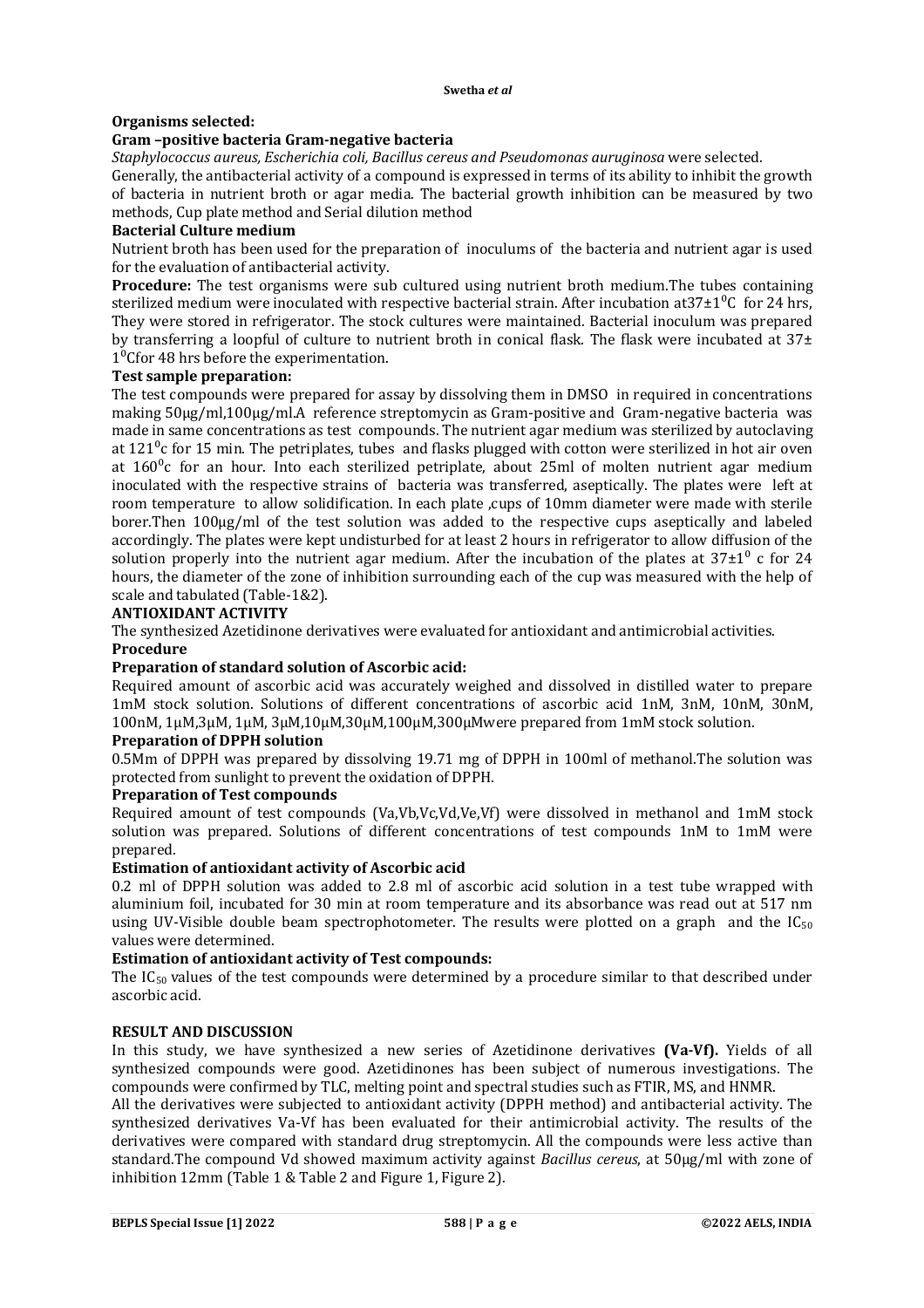All the new Azetidinone derivatives employed in the investigation have been found tohave antioxidant activity. ll the compounds were tested at 10nM to 1mM concentrations and results were compared with standard drug (Ascorbic acid) at the same concentrations. Among all the compounds, Ve and Vd are effective antioxidant activity  $41.3\text{m}$  and  $46.28\text{m}$  respectively. The compound Va was found to be posses least antioxidant activity than all the tested compounds with 82.41 M (Table 3 & Figure 3).

| Compound     | $50\mu g/ml$    | $100 \mu g/ml$  |
|--------------|-----------------|-----------------|
| Va           | 9 <sub>mm</sub> | 8mm             |
| Vb           | 8mm             | 9 <sub>mm</sub> |
| Vc           |                 |                 |
| Vd           | 12mm            | 9 <sub>mm</sub> |
| Ve           | 11mm            | 8 <sub>mm</sub> |
| Vf           | 11mm            | 8mm             |
| Streptomycin | 24mm            | 22mm            |

# **Table1:Antibacterial activity against** *Bacillus cereus***-(Zone of inhibition in mm).**



**Figure 1. Antibacterial activity against** *Bacillus cereus***-(Zone of inhibition in mm).**

| Compound     | $50\mu g/ml$    | $100\mu g/ml$   |
|--------------|-----------------|-----------------|
| Va           | 9mm             | 8mm             |
| Vb           | 8 <sub>mm</sub> | 9 <sub>mm</sub> |
| V1c          |                 |                 |
| Vd           | 8 <sub>mm</sub> | 9 <sub>mm</sub> |
| Ve           | 7mm             | 8 <sub>mm</sub> |
| Vf           |                 |                 |
| Streptomycin | 24mm            | 22mm            |

**Table2:Antibacterial activity against***Pseudomonas aeruginosa***-(Zone of inhibition in mm).**



**Figure 2. Antibacterial activity against** *Pseudomonas aeruginosa***-(Zone of inhibition in mm).**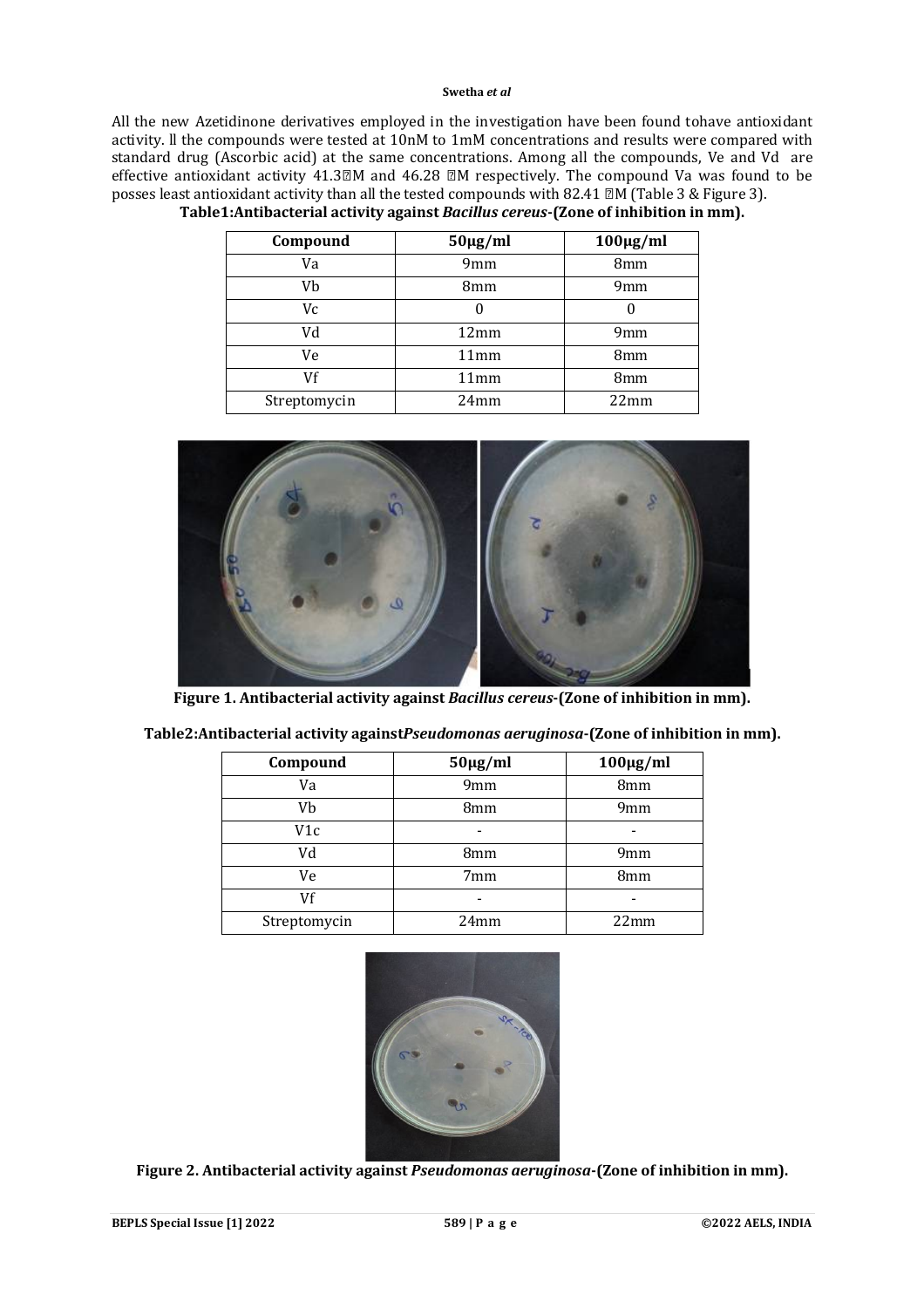| Table3:Anu-oxidant activity of Azetidinone derivatives [V]. |          |                   |               |  |
|-------------------------------------------------------------|----------|-------------------|---------------|--|
| S.NO                                                        | Compound | R                 | $IC50(\mu M)$ |  |
|                                                             | Va       | $C_6H_4NO_2$      | 82.41         |  |
| 2                                                           | Vb       | $C_6H_4N(CH_3)_2$ | 58.5          |  |
| 3                                                           | Vc       | $C_6H_4OH$        | 55.37         |  |
| 4                                                           | Vd       | $C_6H_3(OCH_3)_2$ | 46.28         |  |
| 5                                                           | Ve       | $C_6H_5$ -CH=CH   | 41.3          |  |
| 6                                                           | Vf       | $C_3H_6CHO$       | 73.28         |  |
|                                                             | Standard | Ascorbic acid     | 8.65          |  |

| Table3: Anti-oxidant activity of Azetidinone derivatives (V). |
|---------------------------------------------------------------|
|                                                               |
|                                                               |



**Figure 3. Graph showing Anti-oxidant activity of Azetidinone derivatives(V).**

#### **CONCLUSION**

**ANTIOXIDANT ACTIVITY** 

Synthetic work of these studies have positively undergone as per the plan and as such in all the reactions carried, the compounds alone could be obtained. Compounds were synthesized and were analyzed by physical and spectral data (FT-IR, NMR, Mass).Synthesized Azetidinone derivatives gave satisfactory<br>results for various evaluations like TLC, melting point, spectral data, antibacterial and antioxidant evaluations like TLC, melting point, spectral data, antibacterial and antioxidant activities. Characterization of the synthesized compounds was done by FT-IR, 1HNMR and Mass spectral data. The structures, functional groups and molecular weights of the compounds were confirmed. All the compounds were screened for antibacterial studies. The results of derivatives. were compared with standard drug Streptomycin. All the compounds were less active than standard. All the series of the compounds showed antioxidant activity. Compound Ve with IC50value of 41.3µM and Vd with IC50 value of46.28 µM was found to be more effective antioxidant.

#### **CONFLICT OF THE INTEREST**

The authors declared no conflict of the interest

#### **REFERENCES**

- 1. Chavan A.A., Pai N.R. (2007). Synthesis and biological activity of N-substituted-3-chloro-2 azetidinones. *Molecules.* 12:2467–2477. doi: 10.3390/12112467.
- 2. Ishwar B.K., Mishra S.K., Jainey P.J., Shastry C.S. (2011). Antimicrobial studies of synthesized azetidinone derivatives from sulfamethoxazole moiety. *J. Chem. Pharm. Res.* 3:114–118.
- 3. Jarrahpour A., Zarei M. (2006). Synthesis of novel *N*-sulfonyl monocyclic β-lactams as potential antibacterial agents. *Molecules.* 11:49–58. doi: 10.3390/11010049.
- 4. Cerić H., Šindler-Kulyk M., Kovačević M., Perić M., Živković A.(2010). Azetidinone-isothiazolidinones: Stereoselective synthesis and antibacterial evaluation of new monocyclic beta-lactams. *Bioorg. Med. Chem.* 18:3053–3058. doi: 10.1016/j.bmc.2010.03.045.
- 5. Sharma R., Samadhiya P., Srivastava S.D., Srivastava S.K. (2012). Synthesis and pharmaceutical importance of 2 azetidinone derivatives of phenothiazine. *J. Chem. Sci.* ;124:633–637. doi: 10.1007/s12039-012-0257-x.
- 6. Samadhiya P., Sharma R., Srivastava S.K., Srivastava S.D. (2012). Synthesis of 2-azetidinone derivatives of 6-nitro-1H-indazole and their biological importance. *Quím. Nova.* 35:914–919.
- 7. Kumar A., Rajput C.S., Bhati S.K. (2007). Synthesis of 3-[4'-(p-chlorophenyl)-thiazol-2'-yl]-2-[(substituted azetidinone/thiazolidinone)-aminomethyl]-6-bromoquinazolin-4-ones as anti-inflammatory agent. *Bioorg. Med. Chem.*15:3089–3096. doi: 10.1016/j.bmc.2007.01.042.